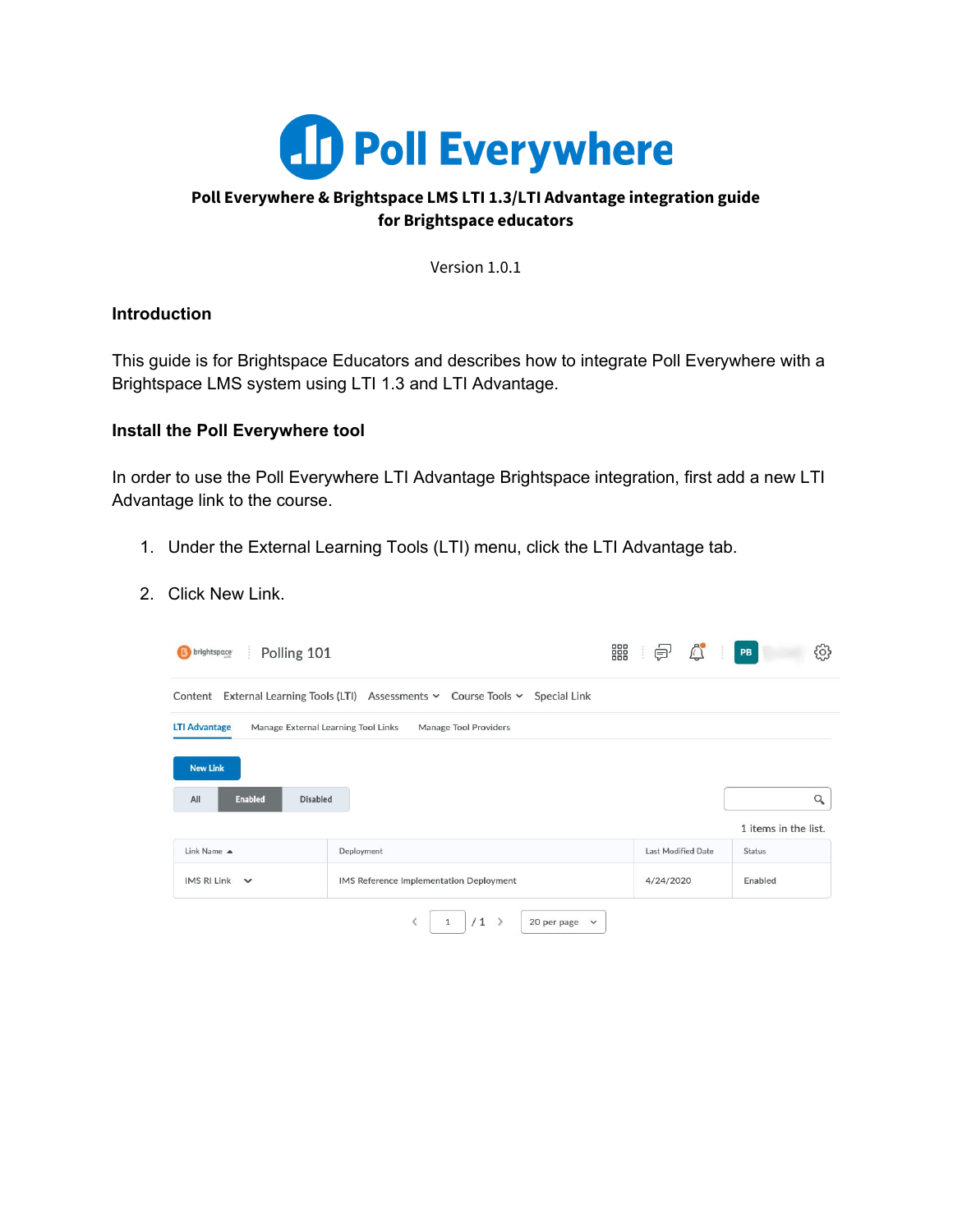- 3. Fill out the form with the following values:
	- a. **Deployment:** Select the tool deployment previously created by a Brightspace Administrator.
	- b. **Name:** Poll Everywhere
	- c. **Description:** Any value

| <b>Create Link</b>                                                                              |                          |  |
|-------------------------------------------------------------------------------------------------|--------------------------|--|
| Enabled                                                                                         |                          |  |
| v                                                                                               |                          |  |
| Deployment*                                                                                     |                          |  |
| Poll Everywhere                                                                                 | $\bullet$<br>$\check{~}$ |  |
| Name*                                                                                           |                          |  |
| Poll Everywhere                                                                                 |                          |  |
| URL <sup>*</sup>                                                                                |                          |  |
| https://www.polleverywhere.com                                                                  |                          |  |
| Description                                                                                     |                          |  |
| Poll Everywhere                                                                                 |                          |  |
| <b>Substitution Parameters</b><br>What are Substitution Parameters used for?<br>No items found. |                          |  |
| + Add Substitution Parameter                                                                    |                          |  |
| <b>Custom Parameters</b>                                                                        |                          |  |
| What are Custom Parameters used for?                                                            |                          |  |
| No items found.                                                                                 |                          |  |
| <b>L. Add Contains Demonstrat</b>                                                               |                          |  |
| <b>Save and Close</b><br>Save<br>Cancel                                                         |                          |  |

4. Click Save and Close to add the new LTI Advantage link.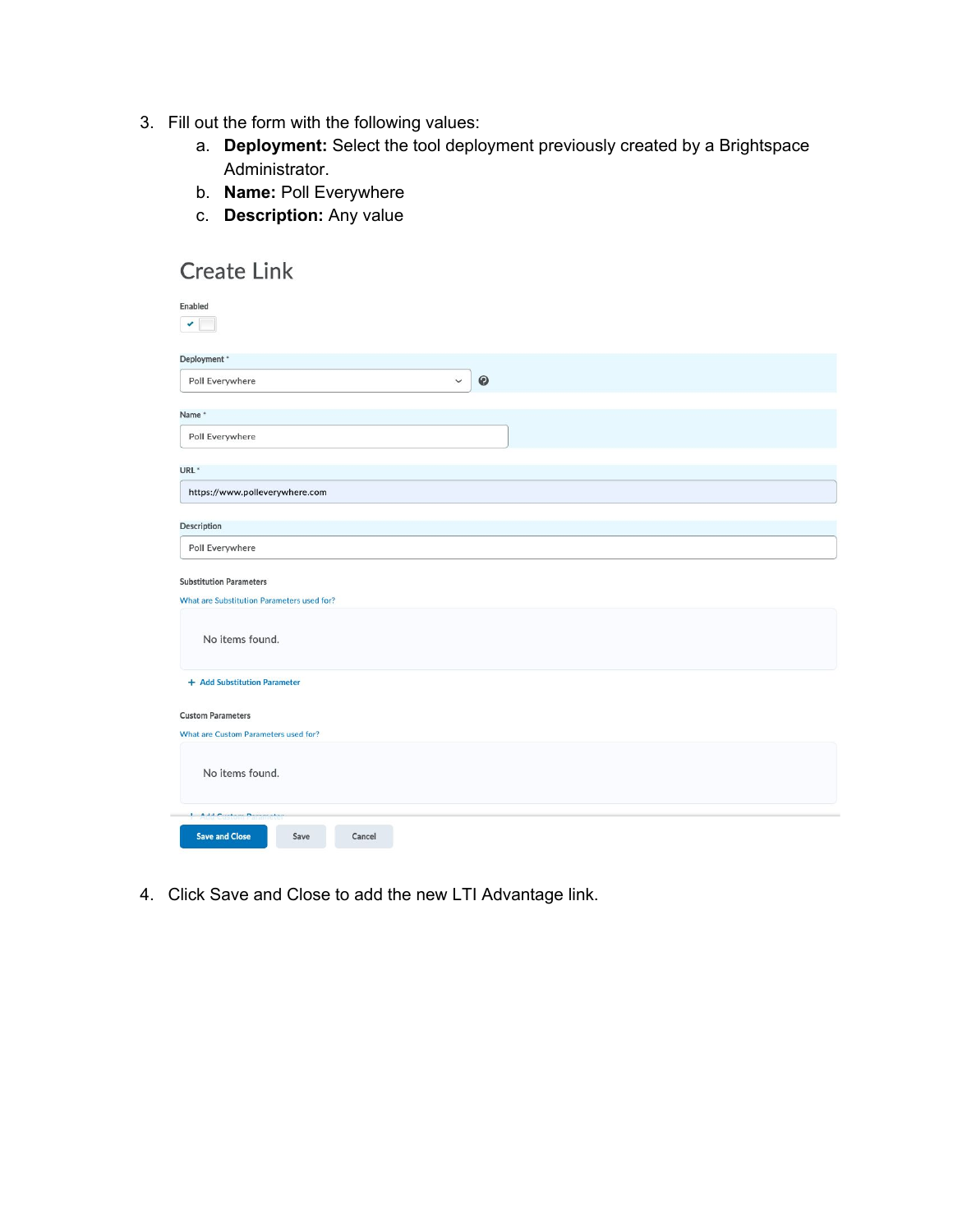5. Under Content, create a new hidden unit called Poll Everywhere.

| Poll Everywhere                       |  |                                                                                                                                                                                                                                                                                                                                                                                                    |  |
|---------------------------------------|--|----------------------------------------------------------------------------------------------------------------------------------------------------------------------------------------------------------------------------------------------------------------------------------------------------------------------------------------------------------------------------------------------------|--|
| в                                     |  | $I \perp \vee$ $\circ$ $\circ$ $\parallel$ $\qquad$ $\parallel$ $\vee$ $\parallel$ $\vee$ $\parallel$ $\parallel$ $\vee$ $\parallel$ $\vee$ $\parallel$ $\vee$ $\parallel$ $\vee$ $\parallel$ $\vee$ $\parallel$ $\vee$ $\parallel$ $\vee$ $\parallel$ $\vee$ $\parallel$ $\vee$ $\parallel$ $\vee$ $\parallel$ $\vee$ $\parallel$ $\vee$ $\parallel$ $\vee$ $\parallel$ $\vee$ $\parallel$ $\vee$ |  |
| $\mathcal{D}$ Eq<br>$\langle \rangle$ |  |                                                                                                                                                                                                                                                                                                                                                                                                    |  |
|                                       |  |                                                                                                                                                                                                                                                                                                                                                                                                    |  |
| Enter a description                   |  |                                                                                                                                                                                                                                                                                                                                                                                                    |  |
|                                       |  |                                                                                                                                                                                                                                                                                                                                                                                                    |  |
|                                       |  |                                                                                                                                                                                                                                                                                                                                                                                                    |  |

6. Add an existing tool to the unit. Select External Tool Activity as the tool type.

| Poll Everywhere ><br>What would you like to add? |          |                                                     |                                     |                                                                        | × |
|--------------------------------------------------|----------|-----------------------------------------------------|-------------------------------------|------------------------------------------------------------------------|---|
| Google Drive                                     | OneDrive | $\frac{1}{600}$<br><b>External Tool</b><br>Activity | Jordan Deep<br>Linking<br>Quicklink | $\begin{array}{ccc}\n\bullet & \bullet & \bullet\n\end{array}$<br>More |   |
|                                                  |          |                                                     | Drag and drop or browse             |                                                                        |   |
| Cancel                                           |          |                                                     |                                     |                                                                        |   |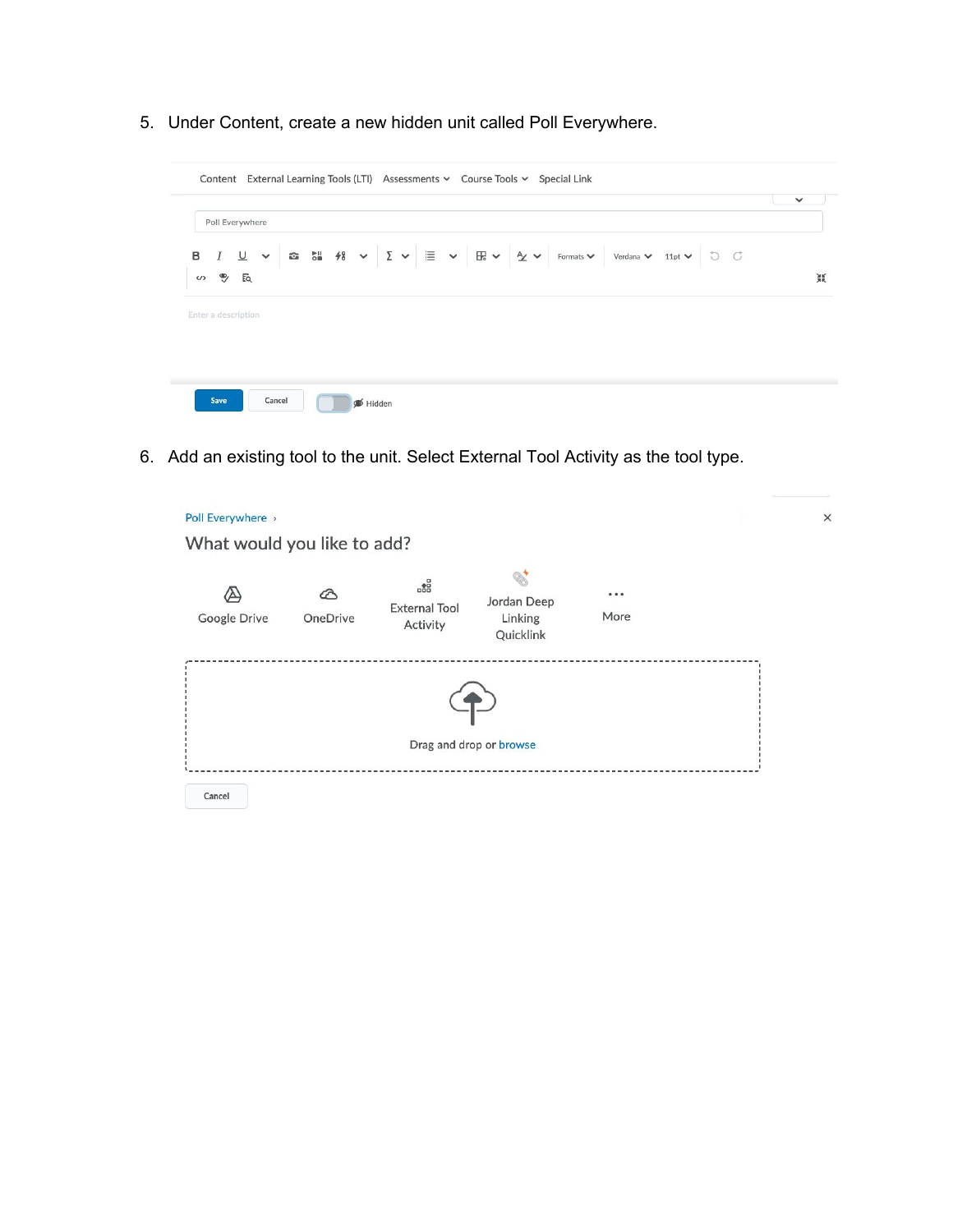7. In the popup, select Poll Everywhere.

| Insert an External Learning Tool | $\times$<br>Q                           |
|----------------------------------|-----------------------------------------|
| LTI Link $\triangle$             | LTI Advantage Deployment                |
| <b>IMS RI Link</b>               | IMS Reference Implementation Deployment |
| <b>Poll Everywhere</b>           | Poll Everywhere                         |
| <b>Create New LTI Link</b>       | <b>Manage External Learning Tools</b>   |
| Cancel                           |                                         |

8. In the expanding menu, Edit the new tool.

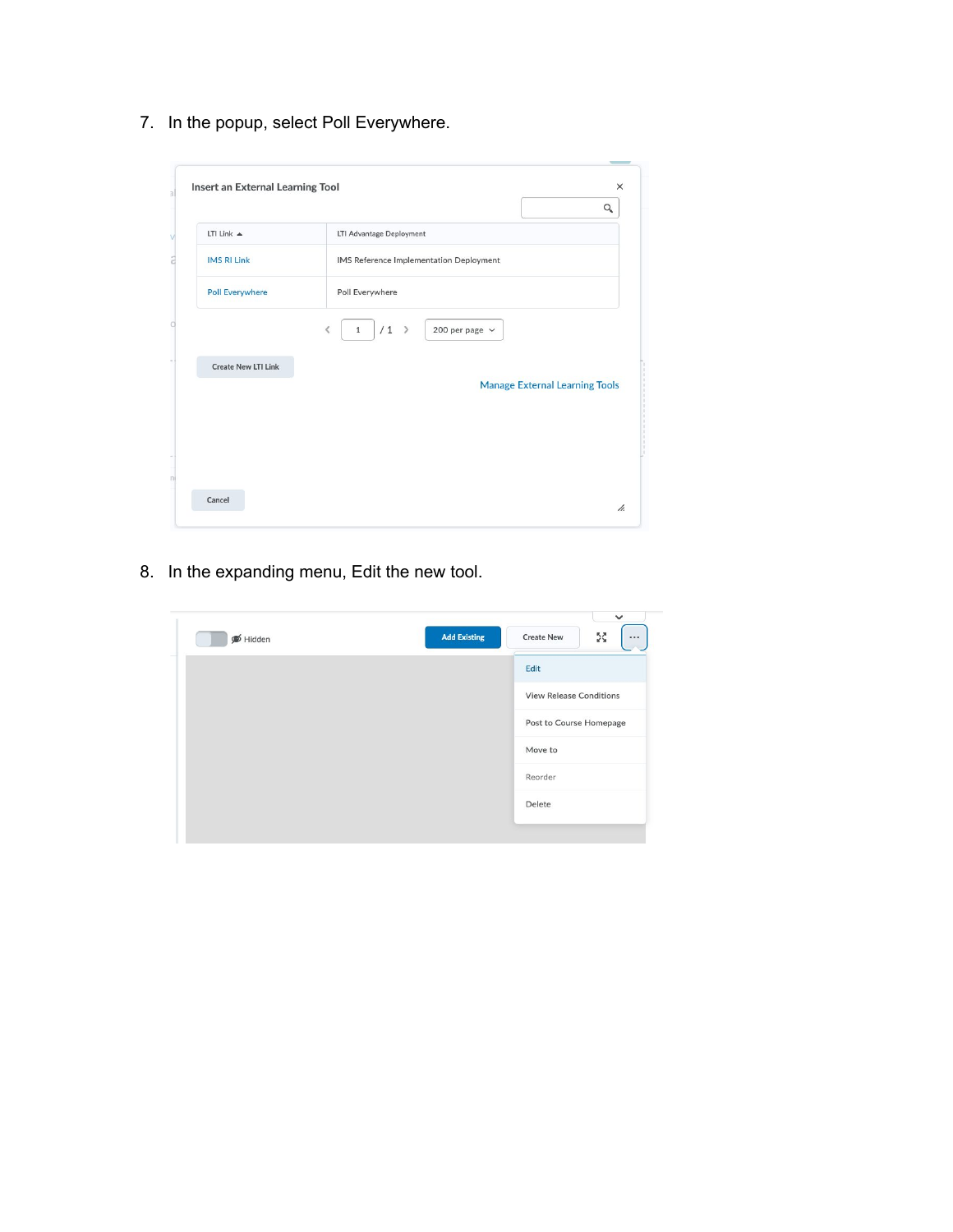Each tool in the unit corresponds to a gradebook column, so give this instance of the tool a unique name, e.g. "Quiz 1". Ensure that it opens in a new tab.

| 0%<br>+ New Unit<br><b>Standards</b> | 券 |                                      | $\overline{\phantom{a}}$ |
|--------------------------------------|---|--------------------------------------|--------------------------|
| Poll Everywhere                      | ⊛ |                                      |                          |
| $\bigcirc$ Quiz 1                    | ≸ |                                      |                          |
| $\sqrt{q}$ Quiz 2                    | Ø | Quiz 2<br>Embed on the page (iframe) |                          |
|                                      |   | Open in a new tab<br>Save<br>Cancel  |                          |

The tool can now be used to import students and export gradebook reports.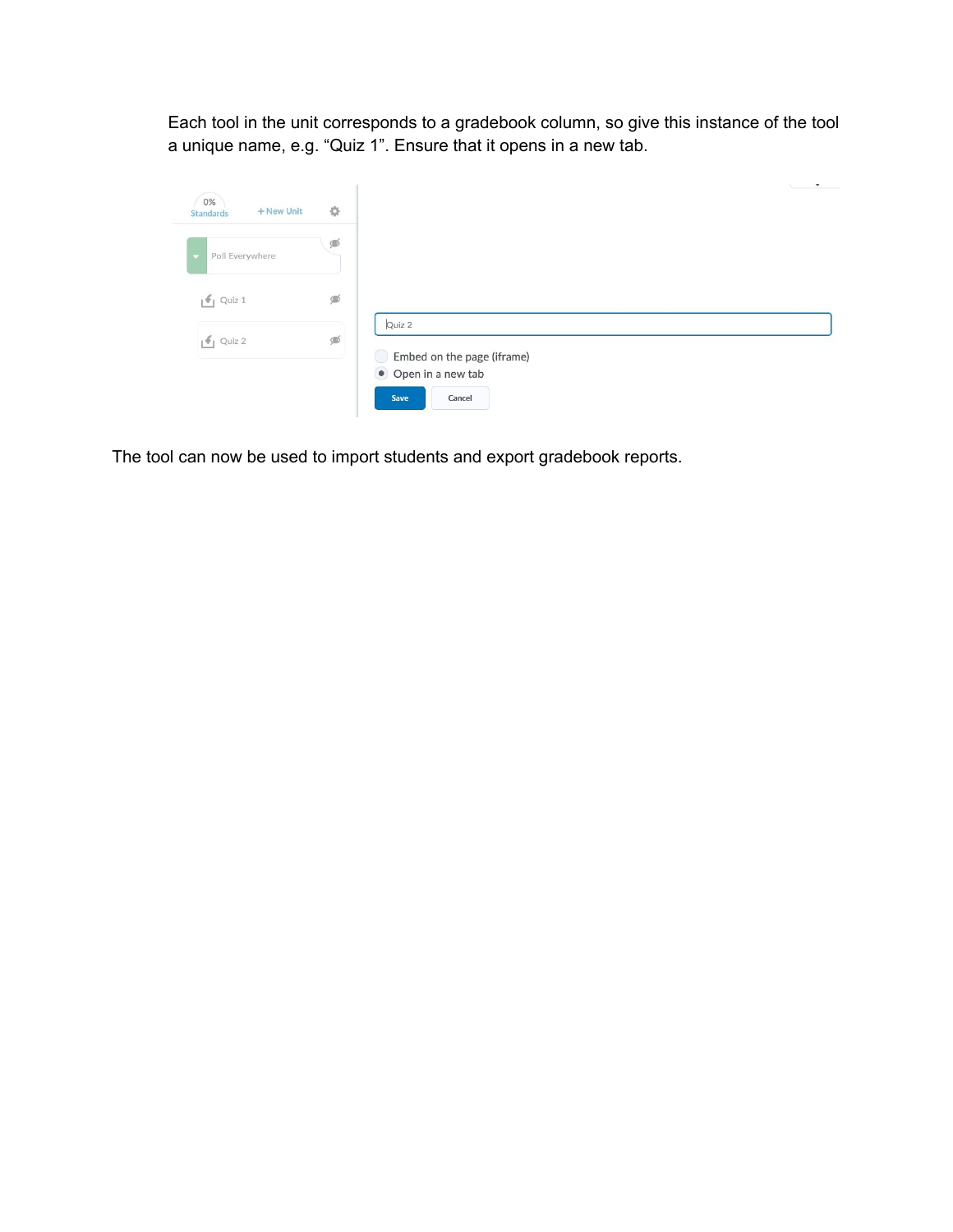### **Importing Students**

A Brightspace security feature prevents Poll Everywhere from importing students that have never launched a LTI tool. If no students are imported, or only some students are imported, asking the remaining students to launch an LTI tool from Brightspace will allow a complete roster import.

Click Open Link to launch Poll Everywhere from the course.



In the new tab acknowledge the launch of Poll Everywhere through Brightspace. Acknowledge the launch. The next page will display an 'Import Roster' button.

| <b>D</b> Poll Everywhere |                                             |  |
|--------------------------|---------------------------------------------|--|
|                          | <b>LMS Import / Export</b>                  |  |
|                          | Course: Communications 101<br>Import roster |  |
|                          |                                             |  |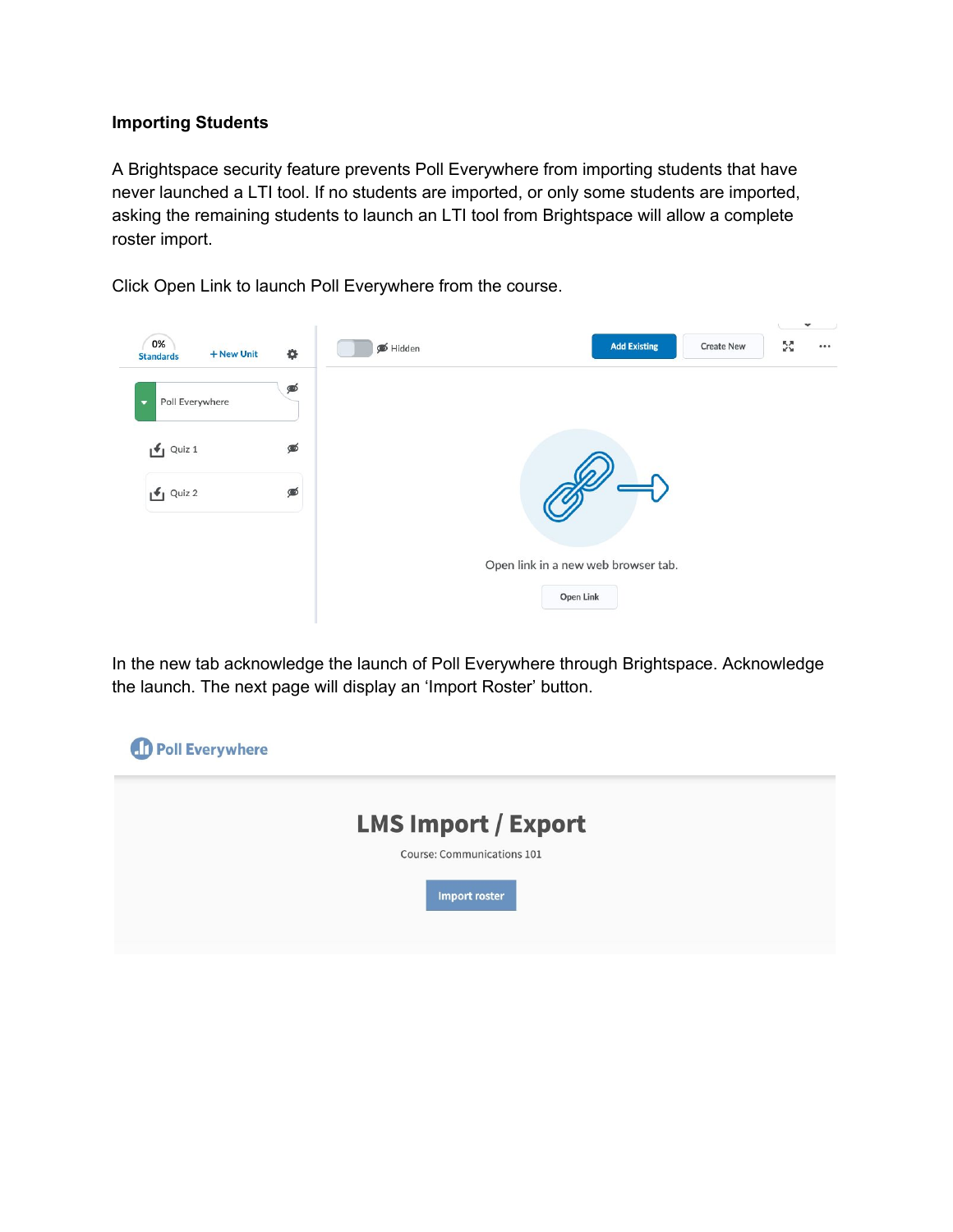After clicking this button, the participant import will proceed and display a 'Go to Participants page' button. Once on the participants page, verify that the import took place and a new participant group created with the course name.

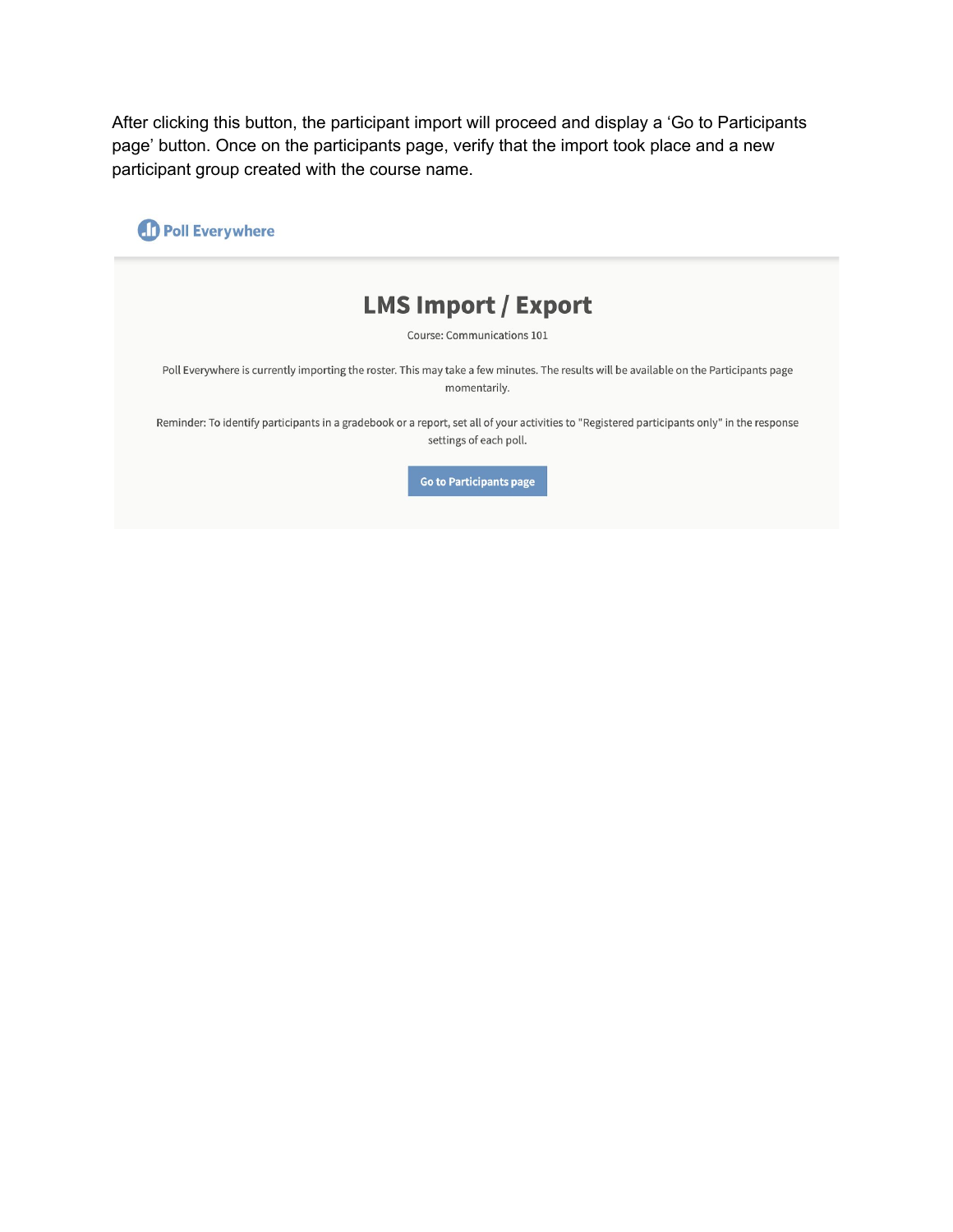# **Exporting a gradebook report**

After collecting poll results from students, export those results to Brightspace.

- 1. Launch Poll Everywhere from the course.
- 2. Click through the acknowledgement and select 'Create Gradebook for export'.

| <b>LMS Import / Export</b><br>Course: Communications 101 |
|----------------------------------------------------------|
|                                                          |
| <b>Create Gradebook for export</b><br>Import roster      |
|                                                          |
|                                                          |

3. Select the poll(s) to include in the Gradebook and click Finish.

| Polls | Participants | Reports |                                                          |                                                                                                                                                                                                                                                                          | $^{\circ}$ | Pricing & Upgrades                 | Help          | · Presenter tips | lti13 © |  |  |
|-------|--------------|---------|----------------------------------------------------------|--------------------------------------------------------------------------------------------------------------------------------------------------------------------------------------------------------------------------------------------------------------------------|------------|------------------------------------|---------------|------------------|---------|--|--|
|       |              |         | <b>Select polls</b>                                      |                                                                                                                                                                                                                                                                          |            | Step 2 of 2                        |               |                  |         |  |  |
|       |              |         | $\checkmark$                                             | Gradebook<br>Compact table with participants listed down the left and questions across the columns. Shows scores,<br>participation, and attendance. Sort by rank to use as a leaderboard.<br>Anonymous polls are not supported for this report type.<br>1 Selected polls |            | $\oslash$ Search by activity title |               |                  |         |  |  |
|       |              |         | <b>Ungrouped</b><br>$\qquad \qquad \Box$<br>$\checkmark$ |                                                                                                                                                                                                                                                                          |            | 1 activity                         |               |                  |         |  |  |
|       |              |         | $\Box$ $\equiv$ Test                                     |                                                                                                                                                                                                                                                                          |            | 1 response                         |               |                  |         |  |  |
|       |              |         |                                                          |                                                                                                                                                                                                                                                                          |            |                                    |               |                  |         |  |  |
|       |              |         | $\langle$ Previous step                                  |                                                                                                                                                                                                                                                                          |            | Cancel                             | <b>Finish</b> |                  |         |  |  |
|       |              |         |                                                          |                                                                                                                                                                                                                                                                          |            |                                    |               |                  |         |  |  |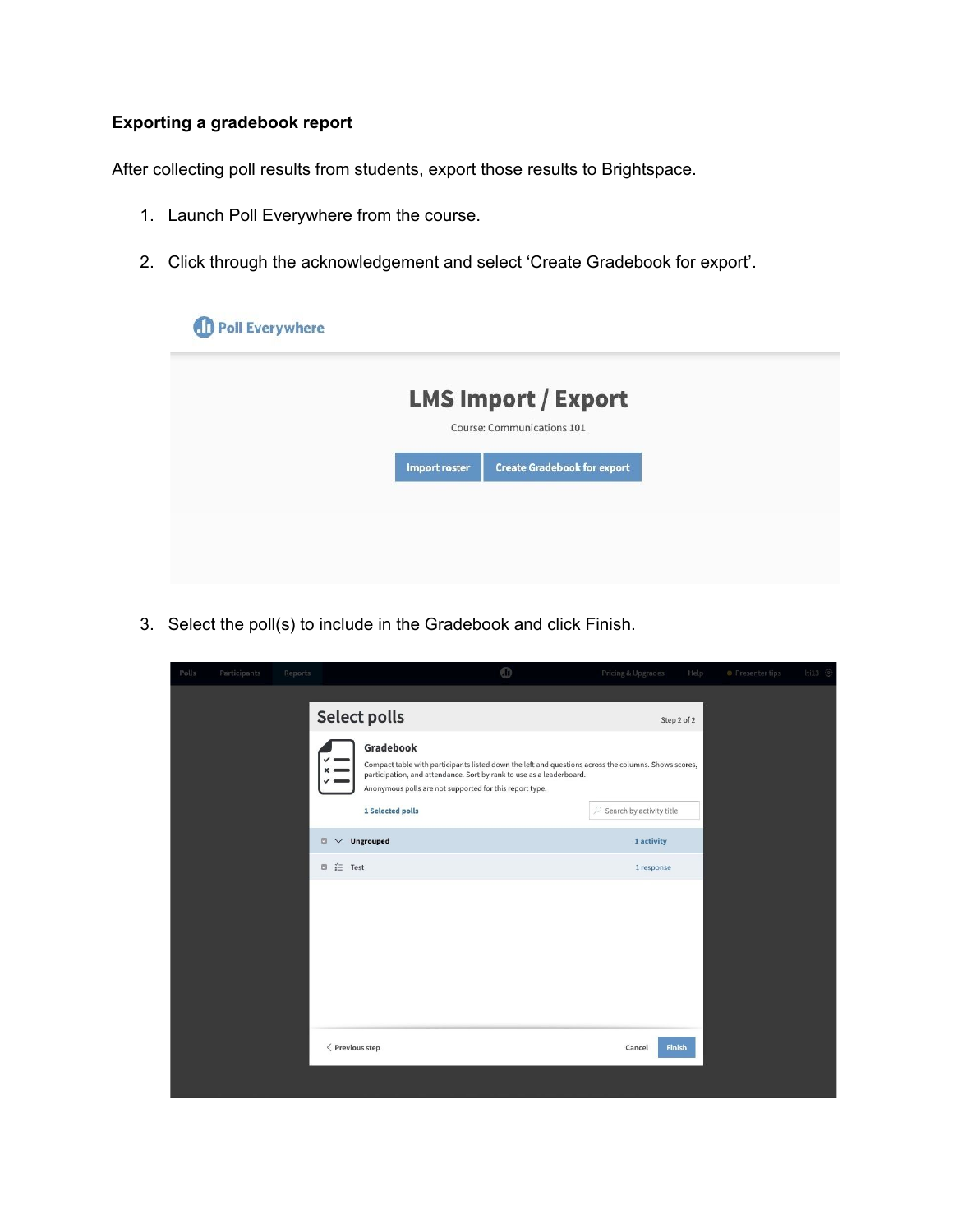4. Once in the Gradebook report, click the 'Export' button at the bottom right of the page.

| Polls                | <b>Participants</b>                            | <b>Reports</b>                                                                        |          | $\bullet$ |                   | <b>Pricing &amp; Upgrades</b>    |                                  | Help         | • Presenter tips          | <b>Iti13 ©</b>       |
|----------------------|------------------------------------------------|---------------------------------------------------------------------------------------|----------|-----------|-------------------|----------------------------------|----------------------------------|--------------|---------------------------|----------------------|
|                      |                                                | <b>Grade Column 1</b><br>Current run (last updated Aug 12, 2019 3:29pm) Update report |          |           |                   | Done                             | 阻                                | Gradebook    | <b>Change report type</b> |                      |
|                      | $\mathbb{T} \downarrow$ Sort: Participation    |                                                                                       |          |           |                   | $\vee$ X $\bullet$ Legend $\vee$ | $\vee$ Polls                     |              |                           | $1\,$                |
| Name                 |                                                | <b>Custom Report Identifier</b>                                                       | Rank (?) | Grade (?) | Participation (?) | Polls<br>$\mathbf 1$             | $i\equiv$ Test                   |              |                           | $\widehat{\boxplus}$ |
| <b>Abdul Student</b> |                                                |                                                                                       | $\,1$    | 100%      | 100%              | $\checkmark$                     | <b>Add activity</b>              |              |                           |                      |
| <b>Average Grade</b> |                                                |                                                                                       |          | 100%      |                   | 100%                             |                                  |              |                           |                      |
|                      | <b>Average Participation</b>                   |                                                                                       |          |           | 100%              | 100%                             |                                  |              |                           |                      |
|                      |                                                |                                                                                       |          |           |                   |                                  |                                  |              |                           |                      |
|                      |                                                |                                                                                       |          |           |                   |                                  | $\left\langle \right\rangle$     | Participants |                           | $1\,$                |
|                      |                                                |                                                                                       |          |           |                   |                                  | $\rightarrow$<br>Select run      |              |                           | Current run          |
|                      | https://www.polleverywhere.com/reports/589719# |                                                                                       |          |           |                   |                                  | $\overline{\mathbf{v}}$ Download |              | I Export                  | <b>OPrint</b>        |

5. The popup will walk through the export or give suggestions if something goes wrong. Check to see that the class noted in the popup matches the grades to export, and click the 'Next' button. The export will complete in the background.

| Column <sub>1</sub><br>ated Aug 12, 2019 3:29pm) Update report |                      |           |                                                                                                              | Done                   | <b>SECURITIES</b><br><b>Change repor</b> |
|----------------------------------------------------------------|----------------------|-----------|--------------------------------------------------------------------------------------------------------------|------------------------|------------------------------------------|
| ion                                                            |                      |           | $\mathcal{N} \times \mathbf{0}$ Legend $\mathcal{N}$                                                         |                        | $\vee$ Polls                             |
| Custom Report Identifier                                       | Rank (?)             | Grade (?) | Participation (?)                                                                                            | Polls<br>$\mathbbm{1}$ | 芒 Test                                   |
|                                                                | a.                   | 100%      | 100%                                                                                                         | Á                      | Add activity                             |
|                                                                | <b>Export report</b> |           |                                                                                                              | 100%                   |                                          |
| $\mathbb{R}$                                                   |                      |           | Exporting this report will automatically update it to<br>include only the students from the imported course. | 100%                   |                                          |
|                                                                | group.               |           | The report will be filtered to the Communications 101                                                        |                        |                                          |
|                                                                |                      |           | <b>Next</b><br>Cancel                                                                                        |                        |                                          |
|                                                                |                      |           |                                                                                                              |                        |                                          |
|                                                                |                      |           |                                                                                                              |                        |                                          |
|                                                                |                      |           |                                                                                                              |                        |                                          |